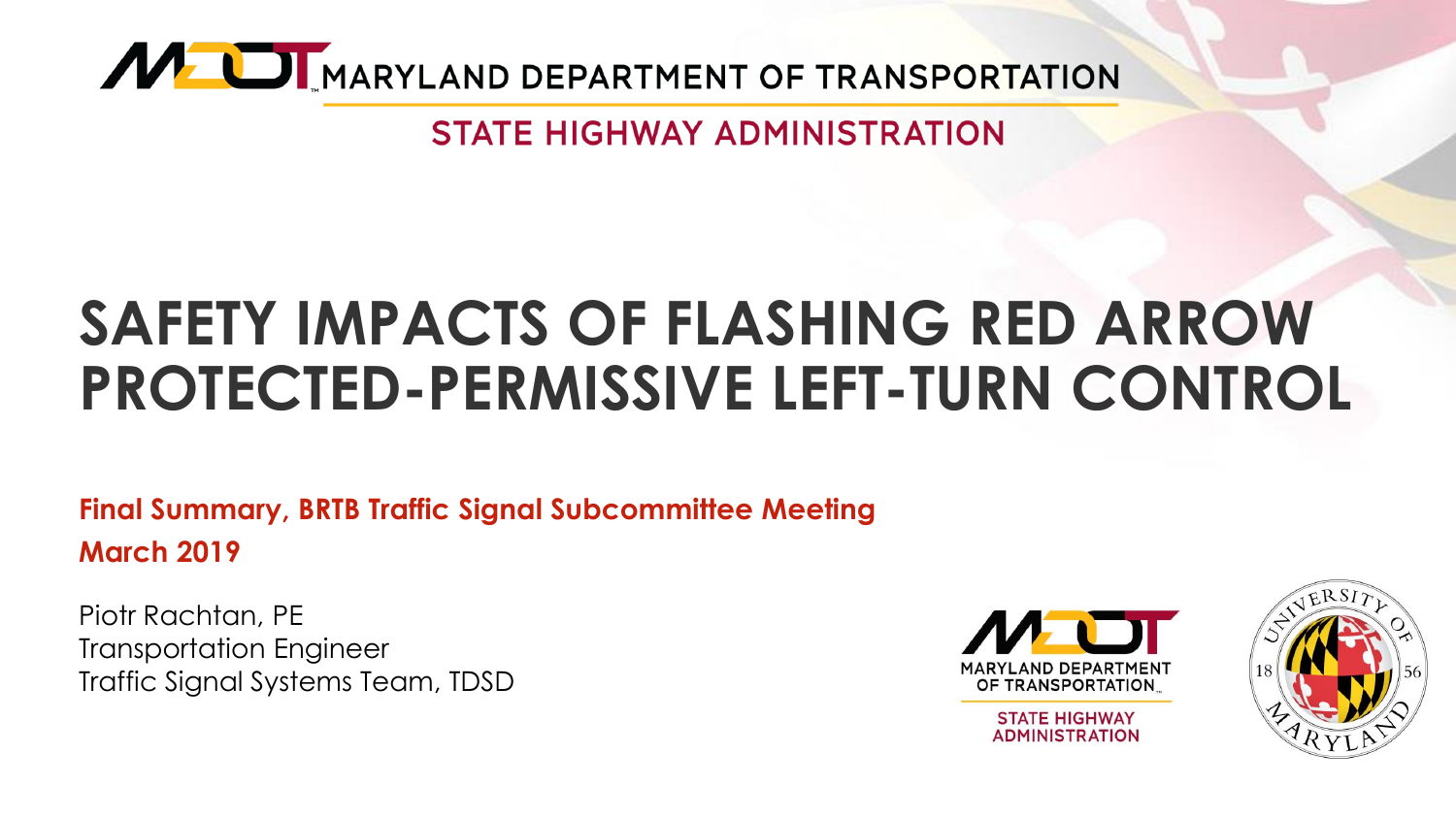#### **PROTECTED-PERMISSIVE LEFT-TURN PHASING (PPLT)**

Standard "doghouse" arrangement with circular green



Balances safety and capacity

Exclusive/Permissive (EP) = Protected-Permissive (PPLT)

| <b>ADVANTAGES</b>                                                 | <b>DISADVANTAGES</b>                                                                    |
|-------------------------------------------------------------------|-----------------------------------------------------------------------------------------|
| Improve LT safety over                                            | Not as safe as                                                                          |
| $\bullet$                                                         | $\bullet$                                                                               |
| permissive only                                                   | protected phasing                                                                       |
| Shorter cycle length                                              | Driver confusion                                                                        |
| Less delay, queuing,                                              | potential                                                                               |
| congestion, emissions,<br>fuel consumption than<br>protected only | Yellow trap limits<br>$\bullet$<br>lead-lag phasing<br>capability to<br>T-intersections |

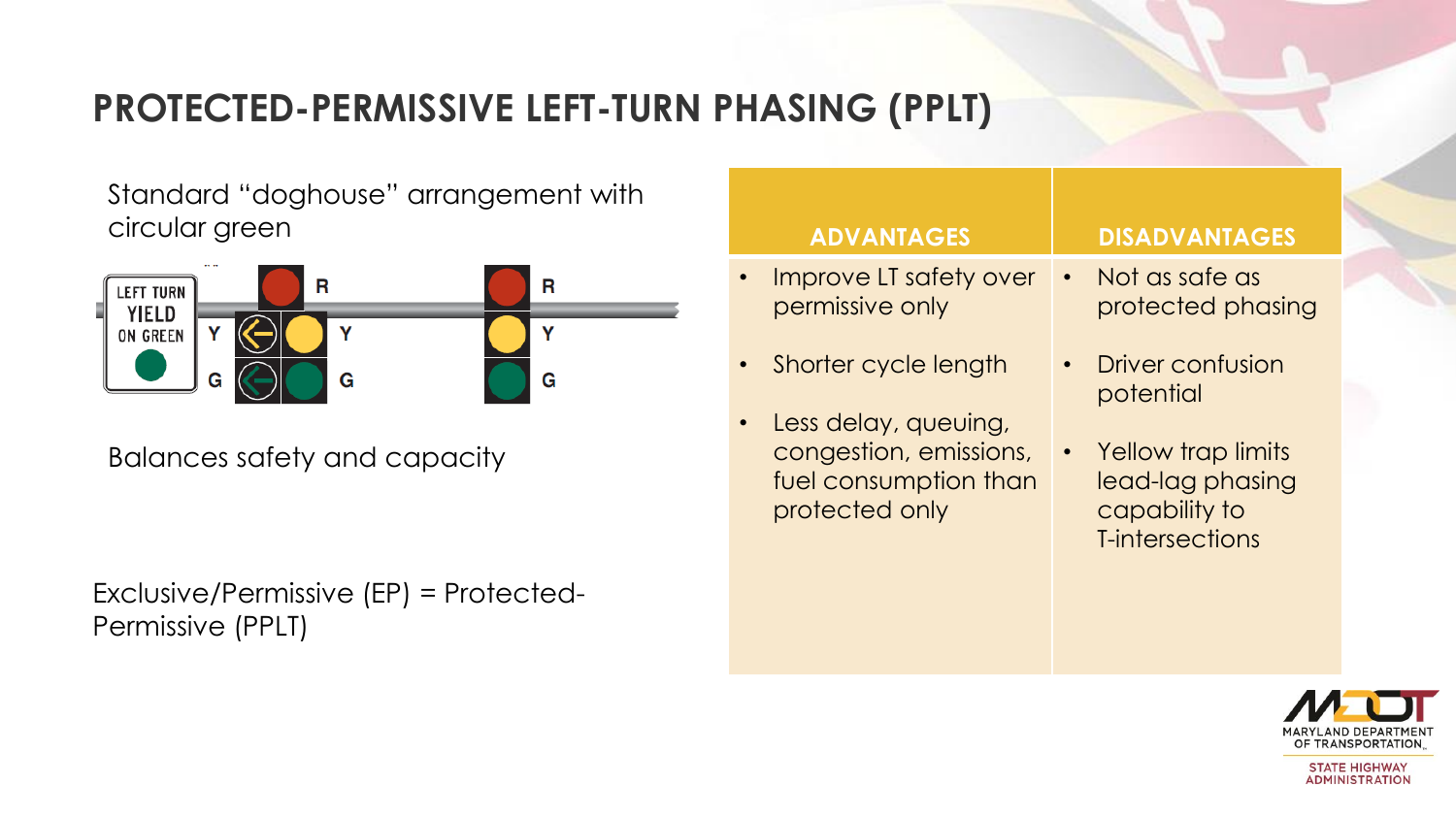### **FLASHING RED ARROW (FRA) A VARIATION OF PPLT DISPLAY**

NO FUNCTIONAL OR PHASING DIFFERENCES BETWEEN FRA PPLT AND "DOGHOUSE" PPLT



#### **HISTORY**

Used in Maryland since early 1980's

- Documented at 99 intersections
- Currently in use at 91 intersections owned by:
	- MDOT SHA (81)
	- Anne Arundel County (6)
	- Baltimore City (2)
	- Montgomery County (2)

#### **FRA SPECIFIC ADVANTAGES**

- Temporary or permanent mitigation of PPLT left turn crash pattern when protected-only left-turn phasing is not feasible
- No Yellow Trap
- Allows for lead-lag and twice-per-cycle left turn operations
- Can be protected by time of day, or by conditional statements in controller logic

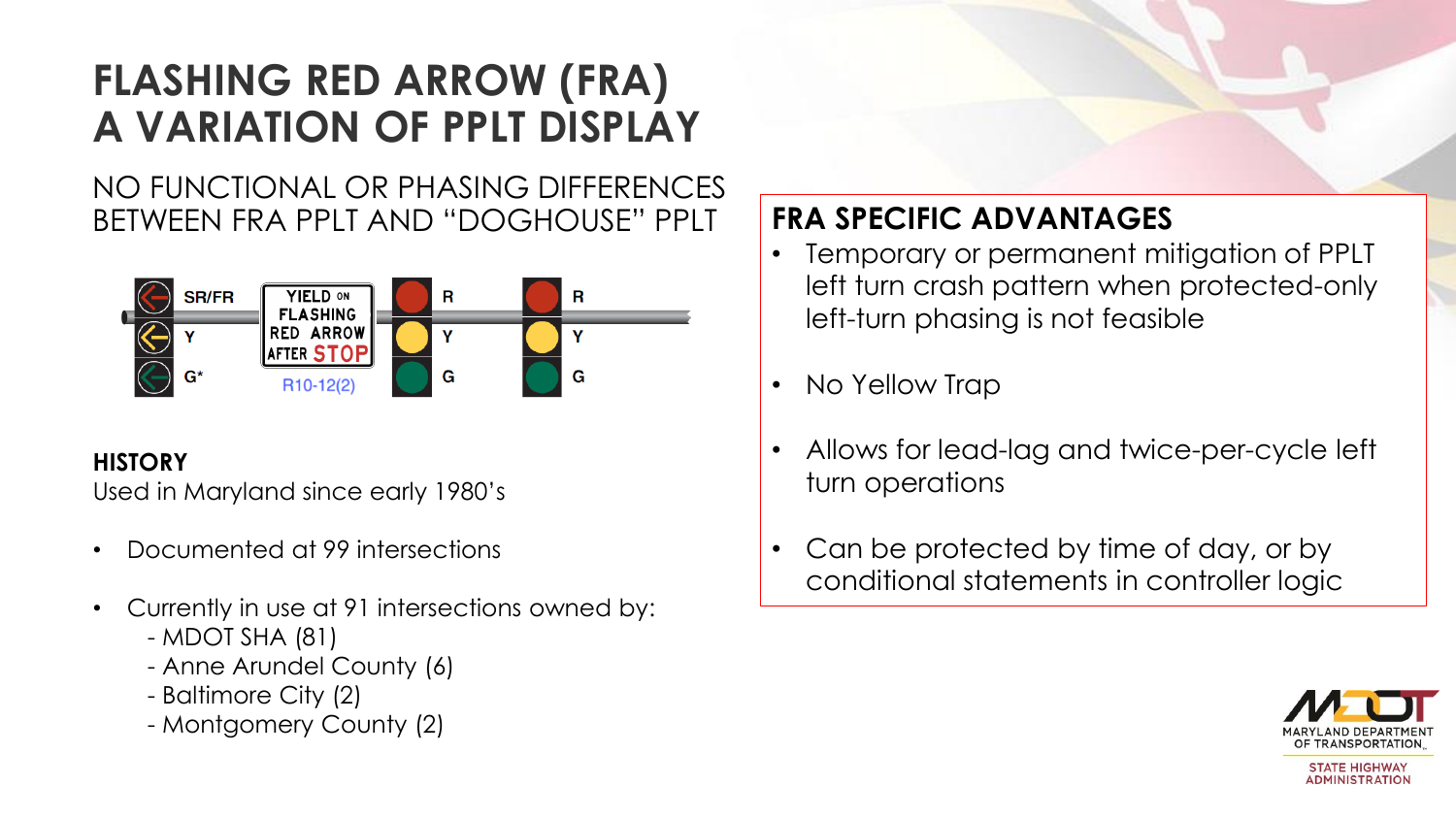#### **RESEARCH PROJECT OVERVIEW**

*If we convert existing left-turn display with circular green ("doghouse")to FRA – while maintaining PPLT phasing – how will it affect the crashes?*

To date, no rigorous research has been found in the literature body to quantify the safety benefits of FRA PPLT compared to PPLT with circular green.

Our methodology fits in HSM and FHWA guidelines for Crash Modification Factor (CMF) development. Results are locally calibrated, remain robust to variations in before-after traffic volumes, and account for availability of crash data at each site.

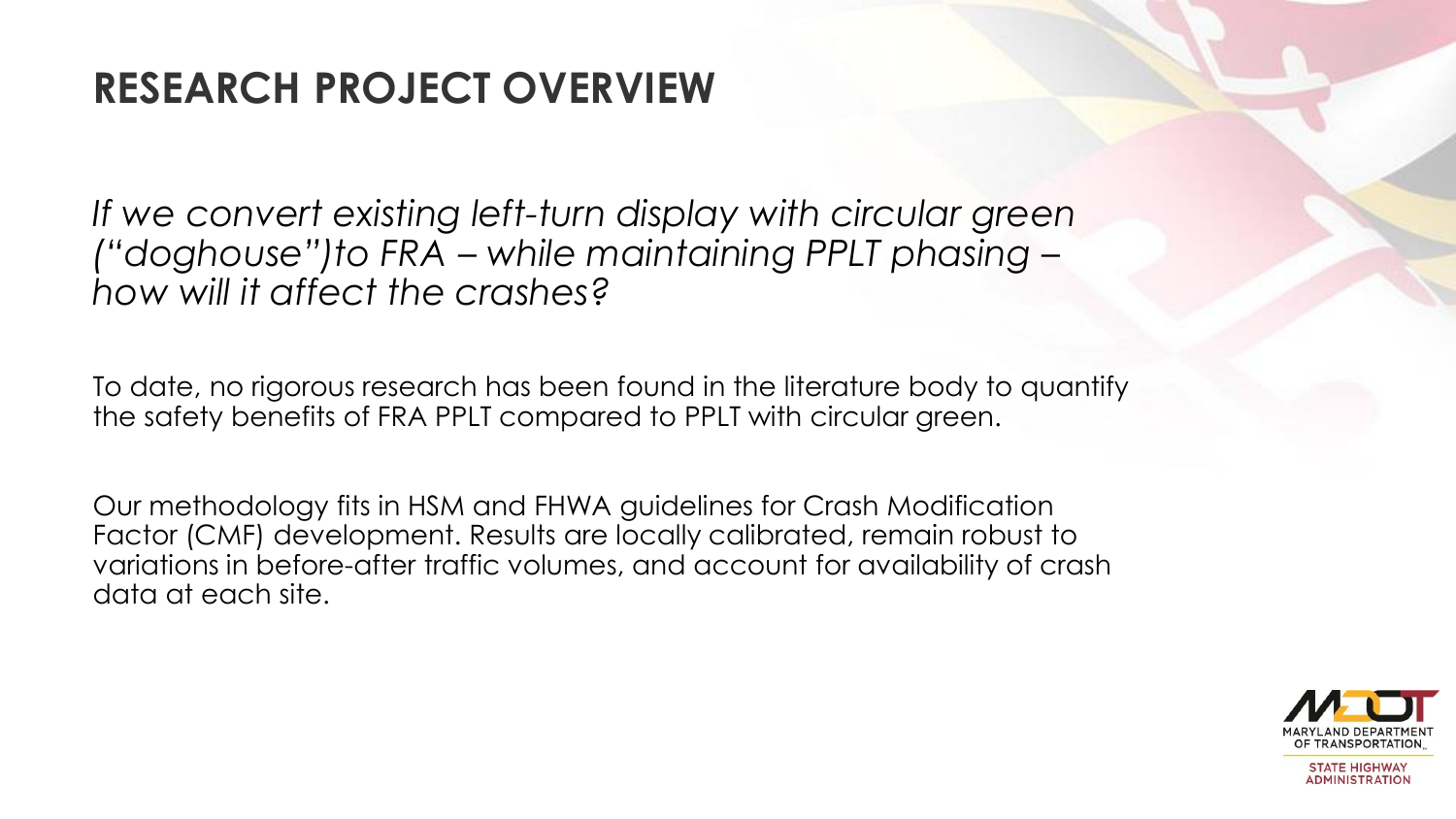## **STUDY INTERSECTIONS**

23 FRA-treated intersections with the following characteristics were selected for the study:

- **11 counties in six SHA Districts**
- **FRA installations between 2001-2016**
- 3- or 4-leg configurations
- **Main road speed limit: 30-55 mph**
- **Main road AADT: 17000-51000**
- **Number of opposing thru lanes 1-3**
- Crash Data:
	- 2 to 4 Years for "Before" condition
	- 9 months to 8 years for "After" condition

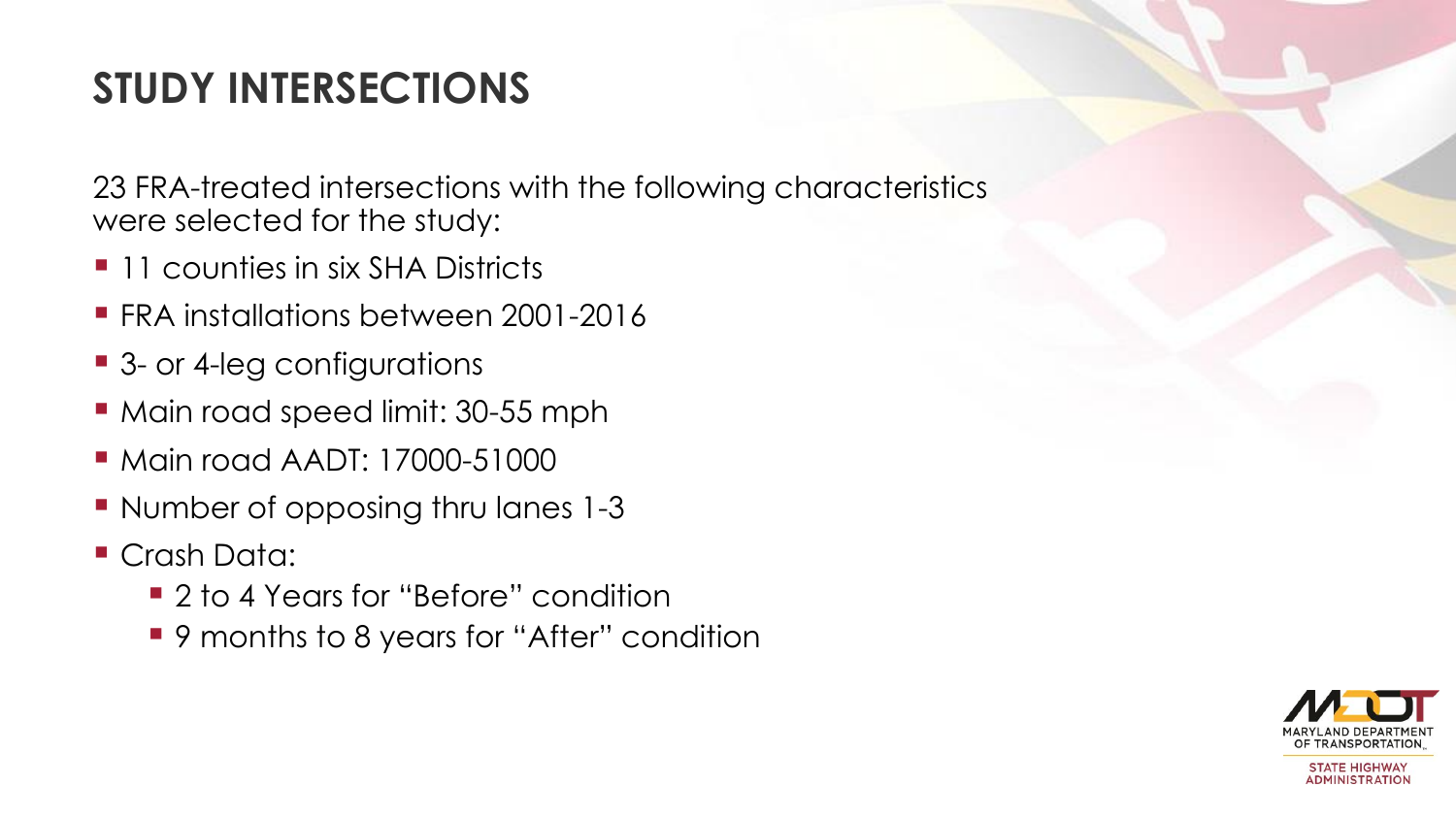#### **STUDY INTERSECTIONS - DETAILS**

|             |                            |               |                  |                       |                                |                             |                              |                | <b>After/Before Crash Ratios</b> |               |                 |                |                |               |
|-------------|----------------------------|---------------|------------------|-----------------------|--------------------------------|-----------------------------|------------------------------|----------------|----------------------------------|---------------|-----------------|----------------|----------------|---------------|
|             |                            |               | <b>Year FRA</b>  | <b>Speed</b><br>Limit | <b>Opposing</b><br><b>Thru</b> | <b>Major</b><br><b>Road</b> | <b>Crash Data</b><br>(Years) |                | Left-turn                        |               | <b>Rear-End</b> |                | <b>Total</b>   |               |
| No.         | <b>Intersection</b>        | <b>County</b> | <b>Installed</b> | (mph)                 | <b>Lanes</b>                   | <b>AADT</b>                 | <b>Before</b>                | <b>After</b>   | <b>All</b>                       | <b>Injury</b> | <b>All</b>      | <b>Injury</b>  | <b>All</b>     | <b>Injury</b> |
| $\mathbf 1$ | MD 170 & Amtrak Way        | AA            | 2005             | 45                    | $\overline{2}$                 | 45394                       | 3                            | 6              | 0.21                             | 0.13          | 1.38            | 3.5            | 0.21           | 0.13          |
| 2           | MD 173 & Brandon Shore Rd  | AA            | 2001             | 50                    | $\overline{2}$                 | 27221                       | 3                            | 6              | 0.2                              | 0.18          | 1.5             | 1.5            | 0.2            | 0.18          |
| 3           | MD 150 & Kingston Rd       | <b>BL</b>     | 2012             | 35                    | $\overline{2}$                 | 38571                       | 3                            | $\overline{4}$ | 0.23                             | 0.3           | 3.75            | 5.25           | 0.23           | 0.3           |
| 4           | US 1 & Mt Vista Rd.        | <b>BL</b>     | 2013             | 50                    | $\overline{2}$                 | 22651                       | 3                            | 3              | 0.83                             | 0.33          | 1.3             | 0.7            | 0.83           | 0.33          |
| 5           | MD 140 & Valley Centre Dr  | <b>BL</b>     | 2016             | 40                    | $\overline{2}$                 | 39601                       | 4                            | 0.75           | 1.33                             | 0.8           | $\overline{0}$  | $\overline{0}$ | 1.33           | 0.8           |
| 6           | MD 140 & Walmart           | <b>BL</b>     | 2016             | 40                    | $\overline{2}$                 | 39601                       | 4                            | 0.75           | $\overline{4}$                   | 1.33          | $\overline{2}$  | $\overline{0}$ | $\overline{4}$ | 1.33          |
| 7           | MD 404 & Deep Shore Rd     | CL            | 2015             | 50                    | $\overline{2}$                 | 24268                       | 3                            | $\overline{2}$ | 0.25                             | 0.17          | 0.75            | $\overline{0}$ | 0.25           | 0.17          |
| 8           | MD 404 & MD 328            | CL            | 2015             | 55                    | $\overline{2}$                 | 28299                       | 3                            | $\overline{2}$ | 0.9                              | 0.64          | 1.5             | $\overline{0}$ | 0.9            | 0.64          |
| 9           | MD 26 & Johnsville Rd      | <b>CR</b>     | 2012             | 45                    | $\overline{2}$                 | 25970                       | 3                            | 4              | 0.94                             | 0.88          | 1.13            | $\mathbf{1}$   | 0.94           | 0.88          |
| 10          | MD 27 & Twin Arch Rd       | <b>CR</b>     | 2016             | 50                    | $\overline{2}$                 | 20970                       | 3                            | $\overline{2}$ | 0.54                             | 0.8           | $\mathbf{1}$    | 0.21           | 0.54           | 0.8           |
| 11          | US 40 & MD 7C/Belvidere Rd | <b>CC</b>     | 2009             | 55                    | $\overline{2}$                 | 25151                       | 3                            | 6              | 1.18                             | 1.03          | $\mathbf{1}$    | 0.67           | 1.18           | 1.03          |
| 12          | MD 85 & Guilford Rd        | <b>FR</b>     | 2007             | 40                    | $\overline{2}$                 | 26071                       | 3                            | 8              | 0.56                             | 0.38          | 0.38            | $\overline{0}$ | 0.56           | 0.38          |
| 13          | MD 103 & Brightfield Rd    | <b>HW</b>     | 2010             | 40                    | $\mathbf{1}$                   | 12586                       | 3                            | $6\phantom{1}$ | 0.63                             | 0.3           | 0.67            | $\mathbf 0$    | 0.63           | 0.3           |
| 14          | MD 108 & Lark Brown Rd     | <b>HW</b>     | 2012             | 45                    | $\overline{2}$                 | 21300                       | 3                            | $\overline{4}$ | 0.14                             | 0.2           | 0.75            | 0.5            | 0.14           | 0.2           |
| 15          | US 40 & Marriottsville Rd  | <b>HW</b>     | 2008             | 55                    | $\overline{2}$                 | 17000                       | 3                            | $\overline{7}$ | 0.66                             | 0.97          | 1.29            | 0.29           | 0.66           | 0.97          |
| 16          | US 1 & Guilford Rd         | <b>HW</b>     | 2011             | 50                    | $\overline{2}$                 | 38190                       | 3                            | 6              | 0.92                             | 2.5           | 3               | 1.5            | 0.92           | 2.5           |
| 17          | MD 117 & MD 118            | <b>MG</b>     | 2009             | 30                    | $\overline{2}$                 | 24972                       | 3                            | 6              | 0.75                             | 0.44          | 1.5             | $\mathbf 1$    | 0.75           | 0.44          |
| 18          | MD 28 & MD 182             | <b>MG</b>     | 2012             | 45                    | $\overline{2}$                 | 15700                       | 3                            | $\overline{4}$ | 0.75                             | 0.78          | 0.3             | 0.38           | 0.75           | 0.78          |
| 19          | MD 450 & I-495 SB Ramp     | PG            | 2015             | 35                    | $\overline{2}$                 | 51182                       | 3                            | $\overline{7}$ | 0.29                             | 0.18          | 0.21            | $\overline{0}$ | 0.29           | 0.18          |
| 20          | MD 8 & MD 18               | QA            | 2009             | 40                    | $\overline{2}$                 | 15873                       | 3                            | $\overline{7}$ | 0.48                             | 1.37          | 0               | $\overline{0}$ | 0.48           | 1.37          |
| 21          | US 50 & Dutchmans Ln       | <b>TB</b>     | 2009             | 45                    | $\overline{2}$                 | 35812                       | $\overline{2}$               | 3              | 0.44                             | 0.48          | 1.73            | 1.2            | 0.44           | 0.48          |
| 22          | <b>US 50 &amp; MD 328</b>  | <b>TB</b>     | 2012             | 35                    | 3                              | 35812                       | 3                            | $\overline{4}$ | 0.38                             | 1.13          | 0.42            | 0.26           | 0.38           | 1.13          |
| 23          | US 50 & MD 331             | <b>TB</b>     | 2012             | 35                    | 3                              | 35812                       | 3                            | 4              | 0.71                             | 0.89          | 1.13            | 0.75           | 0.71           | 0.89          |

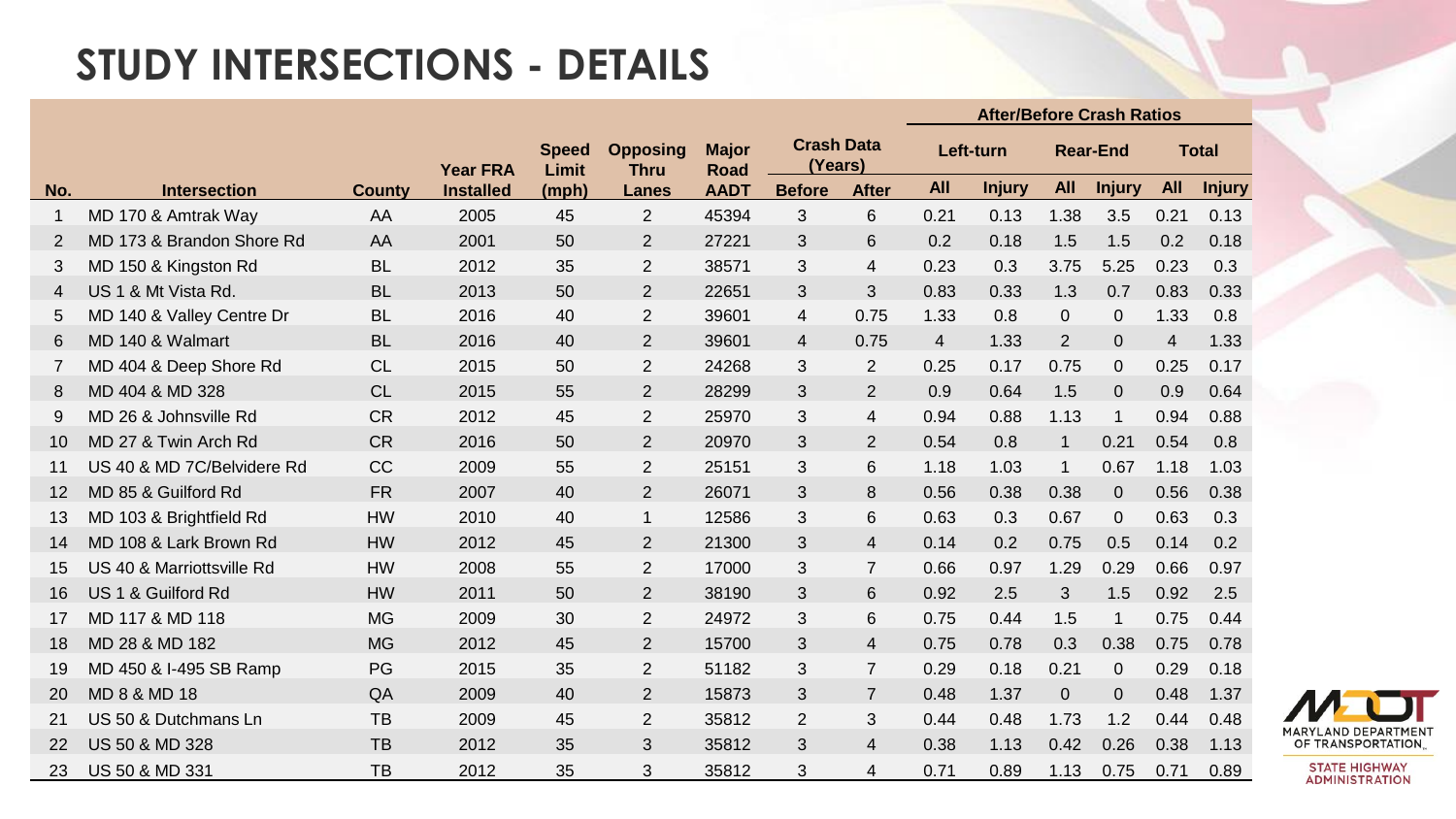## **METHODOLOGY**

Estimation of the Safety Performance Function (SPF) parameters:

- A control sample of 20 signalized intersections with "traditional" PPLT was established.
- 6 years of crash data and corresponding traffic volume records.
- The left-turn crashes and total crashes had FRA control not been implemented were estimated as a function of traffic volume using the following equations:

#### **Crash Type Specific SPF Parameters**

|              | <b>Crash</b><br><b>Model</b> | <b>Parameter</b>             | $\beta$  | <b>SE</b> | <b>P-Value</b> |
|--------------|------------------------------|------------------------------|----------|-----------|----------------|
|              |                              | Intercept (a)                | $-9.293$ | 1.99      | < .0001        |
|              | Left-turn                    | Ln AADT Major Road Left-turn | 0.6359   | 0.194     | 0.001          |
| $(a)$ SPF    | Crashes                      | Ln AADT Minor Road           | 0.5316   | 0.258     | 0.0392         |
| parameter    | Over-Dispersion (k)          |                              |          |           |                |
| estimates,   |                              |                              |          |           |                |
| crashes (all |                              | Intercept (a)                | -6.984   | 1.991     | 0.0005         |
| severities)  | Total                        | Ln AADT Major Road           | 0.4944   | 0.169     | 0.0035         |
|              | Crashes                      | Ln AADT Minor Road           | 0.4076   | 0.127     | 0.0013         |
|              |                              | Over-Dispersion (k)          | 0.1429   |           |                |
|              | Left-turn                    | Intercept (a)                | $-6.11$  | 2.137     | 0.0042         |
| $(b)$ SPF    | Crashes                      | Ln AADT Major Road Left-turn | 0.8385   | 0.277     | 0.0025         |
| parameter    |                              |                              |          |           |                |
| estimates,   |                              | Intercept (a)                | $-12.28$ | 3.067     | < .0001        |
| injury       | Total                        | Ln AADT Major Road           | 0.6809   | 0.26      | 0.0087         |
| crashes      | Crashes                      | Ln AADT Minor Road           | 0.7571   | 0.195     | 0.0001         |
|              |                              | Over-Dispersion (k)          | 0.498    |           |                |

Estimated Left-turn Crashes =  $\exp[\alpha + \beta_1 * \ln(AADT_{\text{Major Road Left-turn}}) + \beta_2 * \ln(AADT_{\text{Minor Road}})]$ 

Estimated Total Crashes =  $\exp[a + \beta_1 * \ln(AADT_{\text{Major Road}}) + \beta_2 * \ln(AADT_{\text{Minor Road}})]$ 

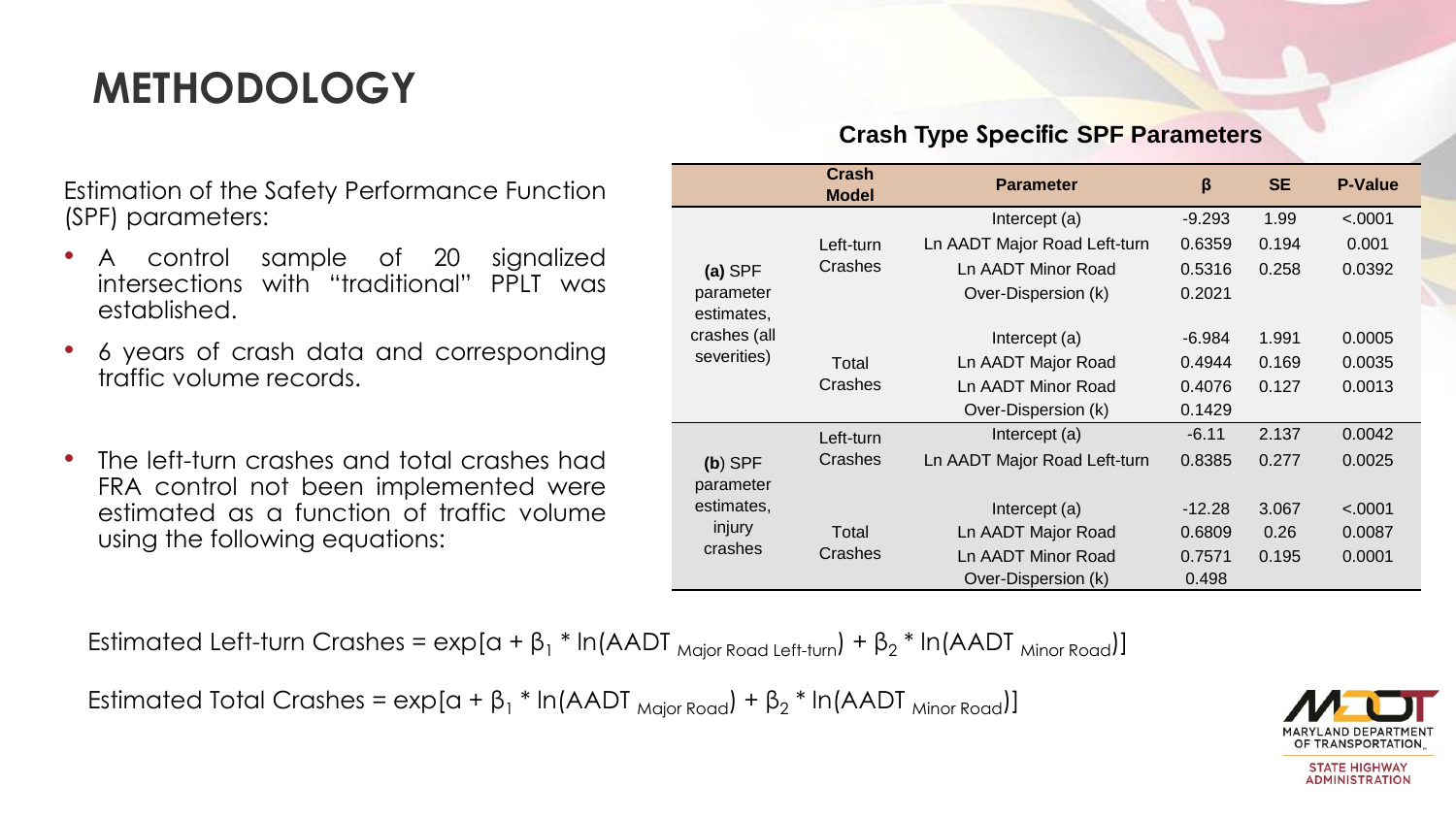# **METHODOLOGY (CONTINUED)**

#### **Selected steps in the Empirical Bayes estimation procedure:**

• Compute the number of crashes that would have taken place in the after period had FRA control not been implemented:

> $B= m<sub>0</sub>$ ∗y<sub>a</sub> where,  $y_{\Omega}$ =number of years in the after period

- Compute the variance for the number of crashes that would have taken place had FRA control not been implemented:
	- Var(B)=m<sub>b</sub> \*  $\frac{(R*y_0)^2}{\Gamma(k)}$ k  $\frac{R}{P_Q}$ +y<sub>b</sub>
- Determine the crash-type specific CMFs and the variance in the CMF value σ A

$$
CMF = \frac{\left[\frac{\sum A}{\sum B}\right]}{\left[1 + \frac{\text{var}\sum B}{(\sum B)^2}\right]}
$$
  
var(CMF) = 
$$
\frac{\left[\left(\frac{\text{var}\sum A}{(\sum A)^2}\right) + \left(\frac{\text{var}\sum B}{(\sum B)^2}\right)\right]}{\left[1 + \frac{\text{var}\sum B}{(\sum B)^2}\right]^2}
$$

A resulting CMF value of less than 1 indicates the modification reduced the crash frequency at an intersection.

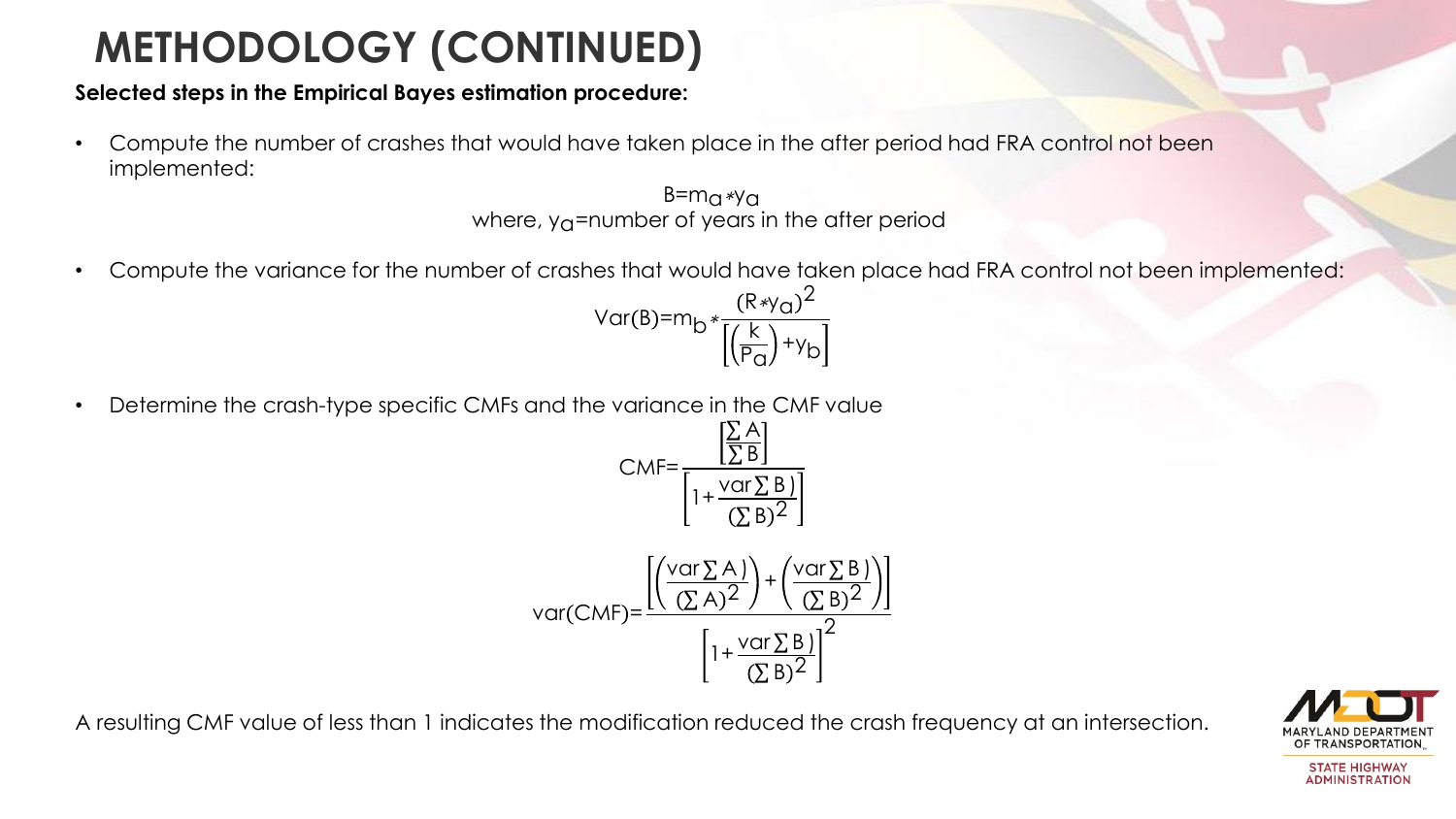#### **RESULTS**

Crash Modification Factor (CMF): unbiased estimate of index of effectiveness. It represents a factor of change in crash frequency resulting from a countermeasure.

Here, the treatment is changing the display on PPLT from 5-section signal head arrangement with circular green to PPLT on 3-section signal head with Flashing Red Arrow.

|                       | Left-turn | Left-turn<br><b>Injury</b> | <b>Total</b> | <b>Total</b><br><b>Injury</b> |
|-----------------------|-----------|----------------------------|--------------|-------------------------------|
| <b>CMF</b>            | 0.53      | 0.63                       | 0.75         | 0.71                          |
| <b>Standard Error</b> | 0.054     | 0.06                       | 0.047        | 0.05                          |

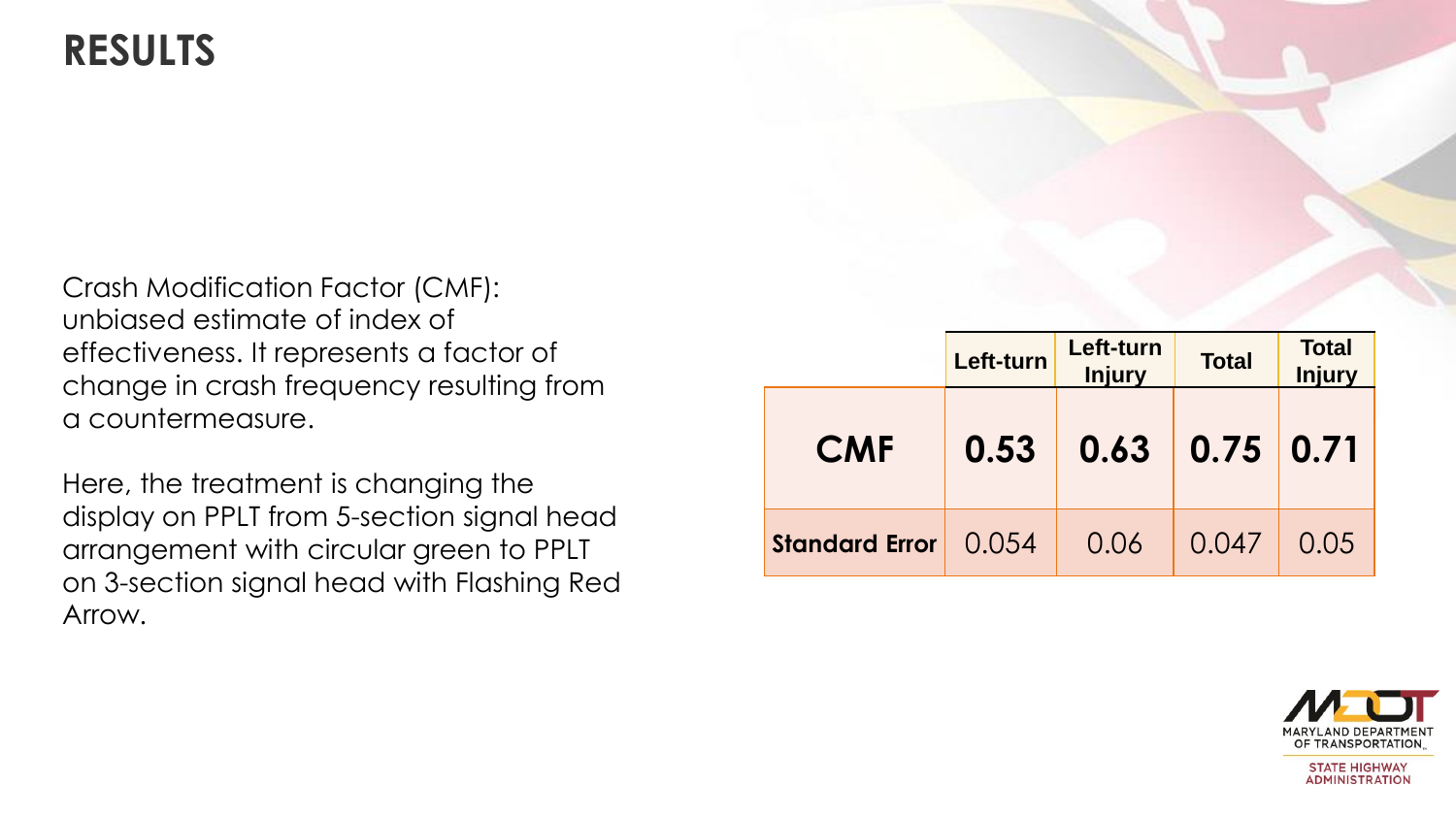### **DISCUSSION**

- Overall, the results show a 47% expected decrease in left-turn crash frequency and 25% decrease in the total crash frequency when PPLT with circular green is converted to PPLT with FRA.
- Left-turn injury crashes drop by 37%, and total injury crashes decrease 29%
- General trend of significant crash reduction is not disrupted by FRA installations with short "after" crash history. Recent FRA deployments will be monitored to fully evaluate the long-term FRA impact there.
- AADT increase does not seem to have a negative impact on the number of crashes. Intersections with the highest AADT are among those with most significant safety improvement.
- Posted speed does not seem to have a distinguishable effect on safety (for example, some of the worst and best performing intersections have same posted speed and similar AADT)
- Location (county) of a site does not reveal an effect on safety pattern

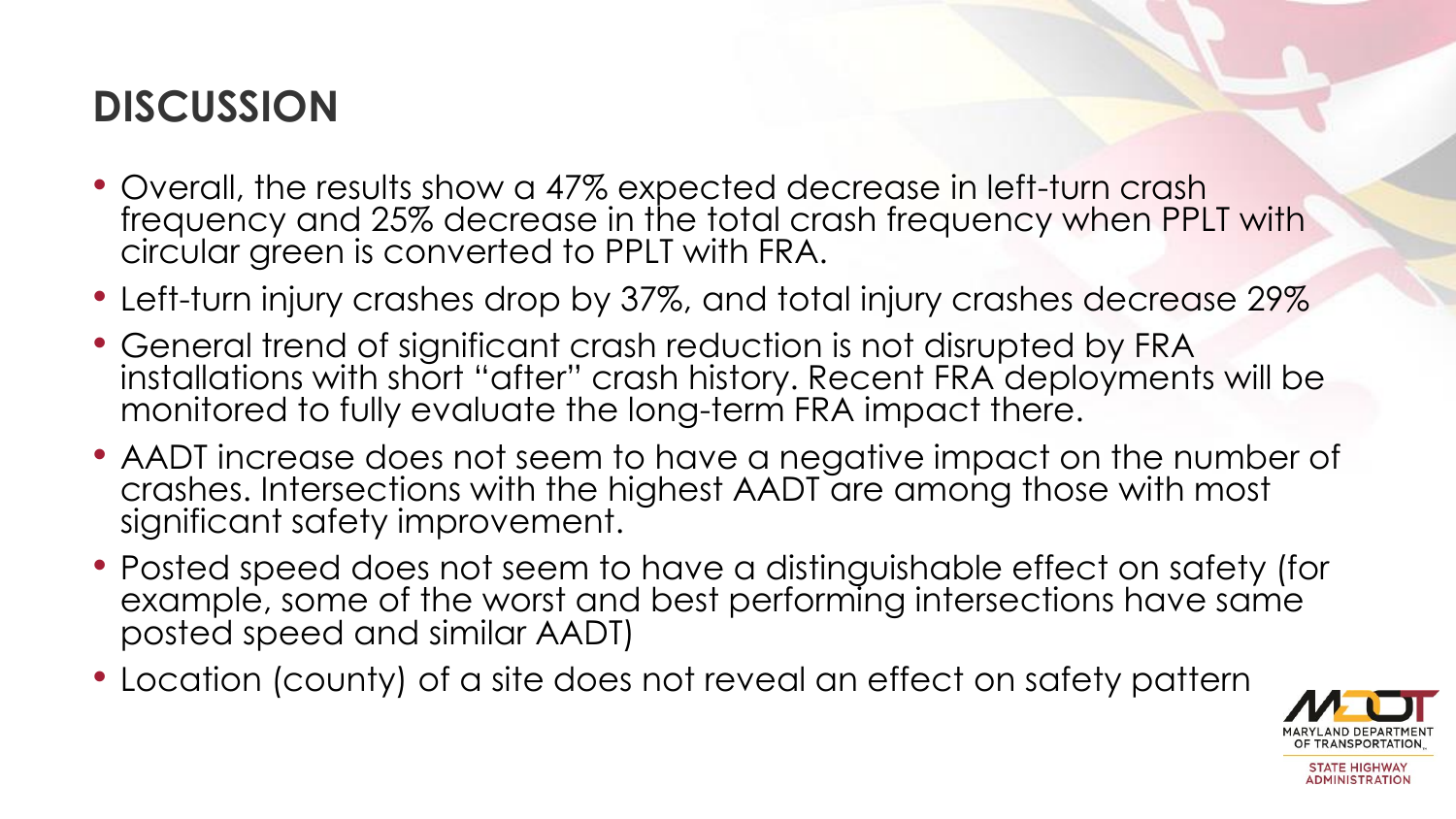### **SUMMARY**

- Application of FRA PPLT alleviates a LT safety problem while maintaining operational efficiency of a traditional PPLT display with circular green
- When conversion to fully protected phasing not feasible or easily attainable, FRA can be used as a temporary or a permanent countermeasure
- Allows for greater flexibility in phase sequence than doghouse PPLT: can use FRA with lead-lag or twice-per-cycle LT phasing
- Restricting LT operations to protected-only by time of day possible with FRA
- To address unique LT safety problems, FRA display allows for cycle-by-cycle suppression of the permissive LT with advanced controller logic

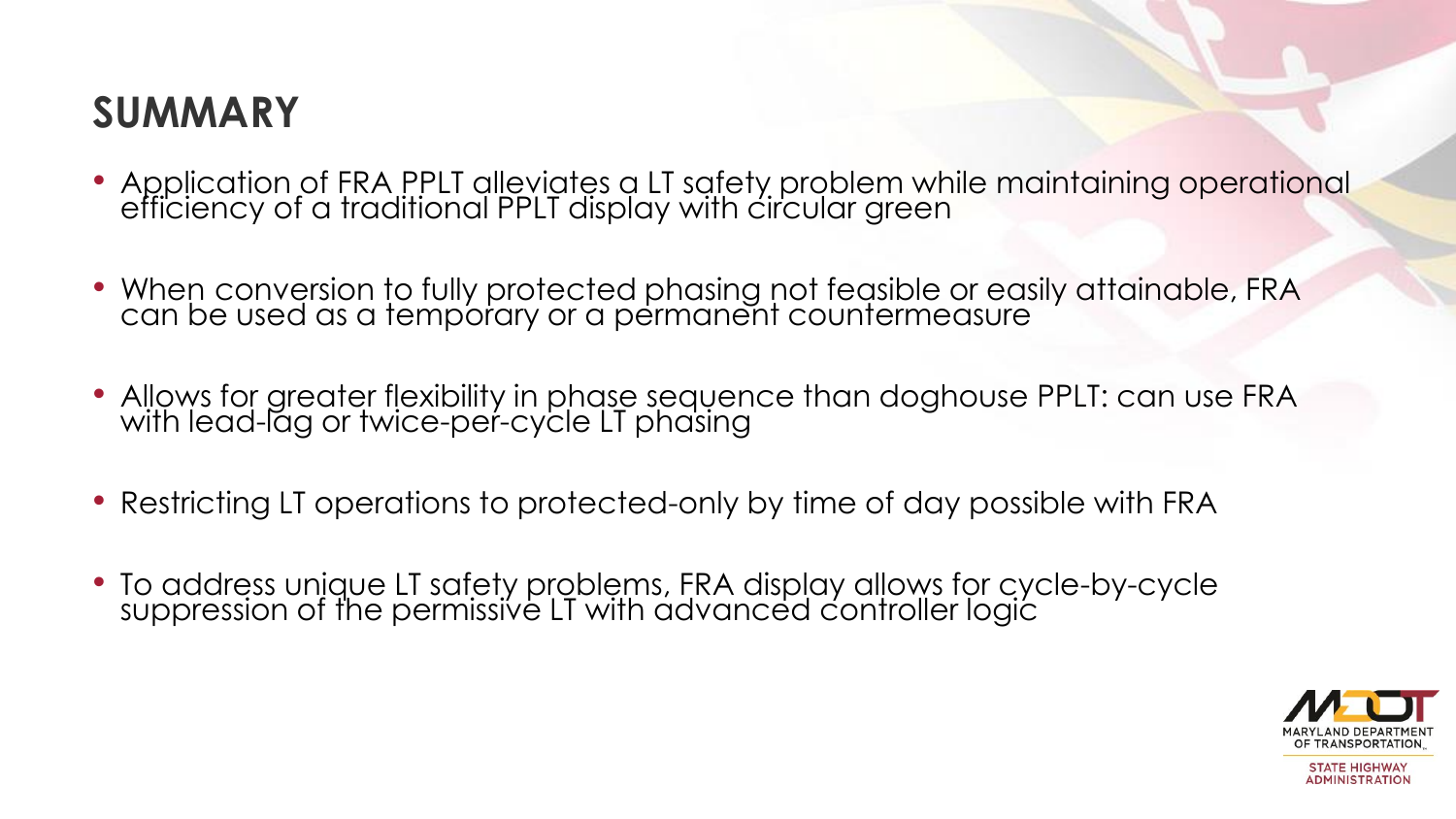